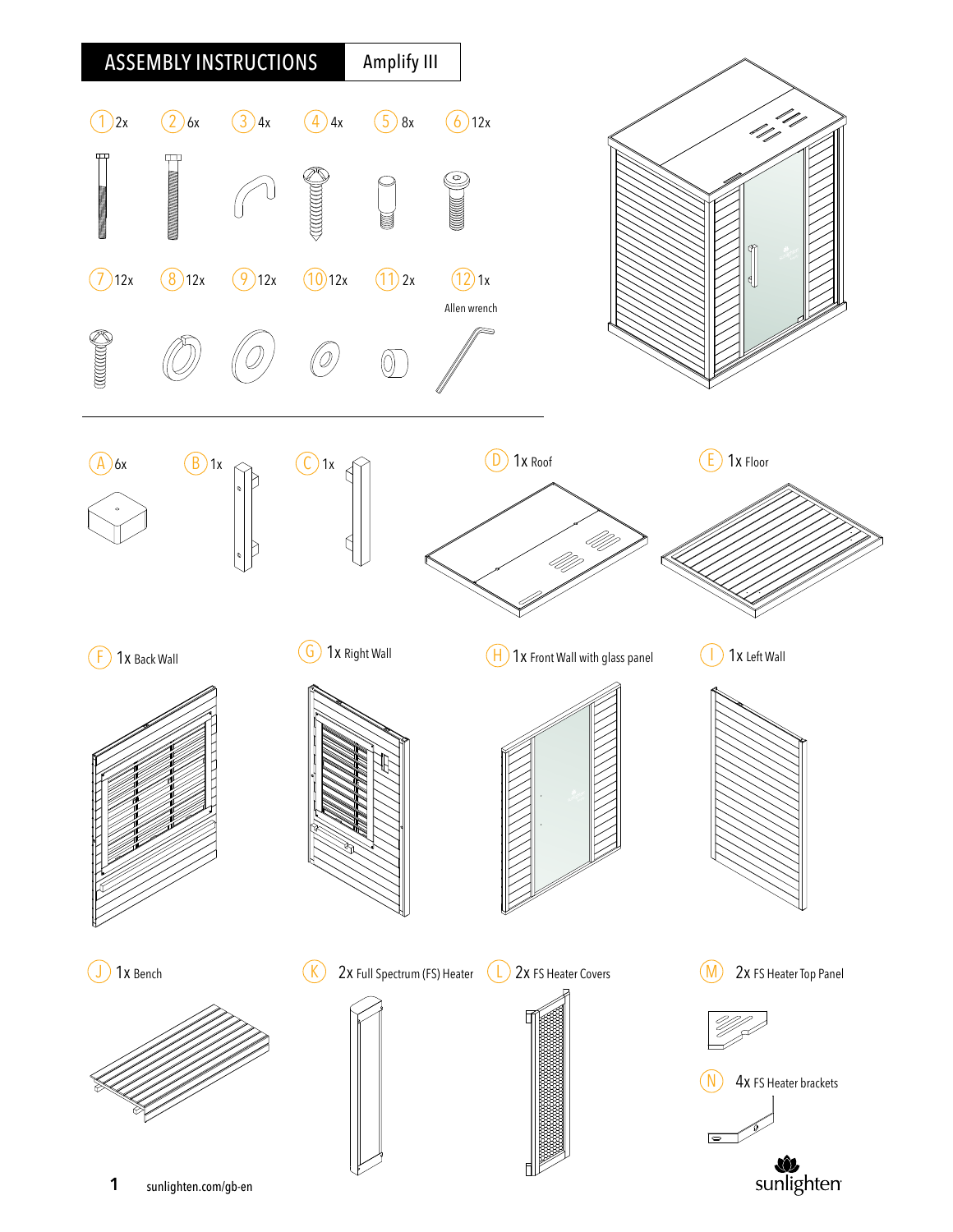#### PRE-STEPS

Unpack each wall segment from the shipping material. Stage each wall segment in the room you will be assembling the unit.



See USER MANUAL or spec sheet for additional specs.

#### STEP 1

Attach the feet pegs  $(A)$  with supplied Allen wrench and bolts  $(2)$  to the underside of floor  $(E)$ .

NOTE: Make sure the floor panel is on a surface that is perfectly level and relatively smooth.



### STEP 2

Place the back wall  $(F)$  on the back of the floor panel  $(E)$ . Be sure you have two people assisting with this step. This is the side with the sauna information label on the bottom edge.



 $(F)$ 

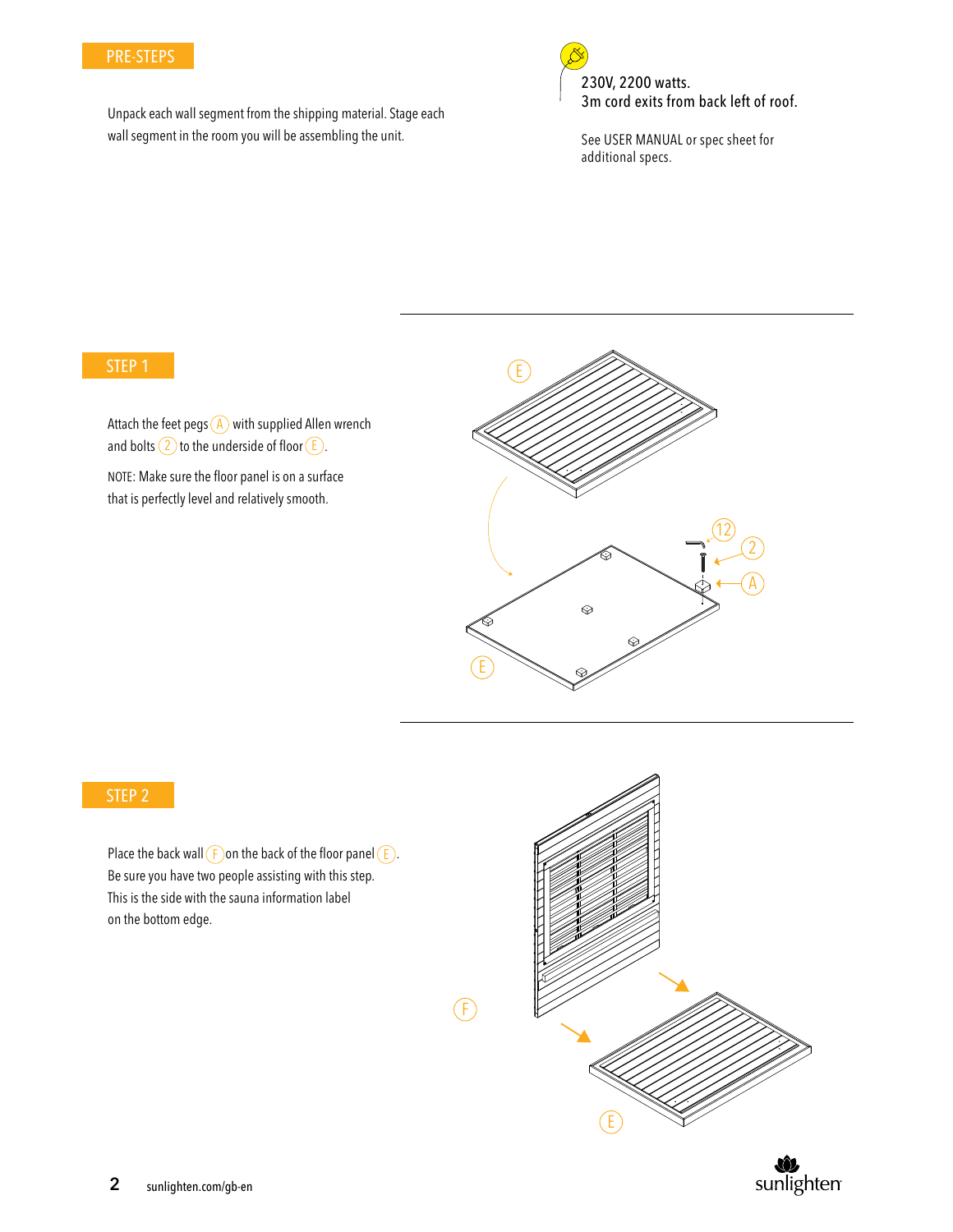Place right wall  $\left(\frac{G}{2}\right)$  on the right side of floor panel  $\left(\frac{F}{2}\right)$ . This wall panel should sit flush once properly seated. Make sure no gaps are visible in the corner of the two walls as you insert it. It should be inserted flush.



#### STEP 4

As you insert each wall segment, you will insert the U-clips  $(3)$  in the pre-drilled holes in the corner. This will keep the walls sealed together.

The front wall  $(H)$  will be inserted next. Be careful of the glass door and panel as you insert the wall.



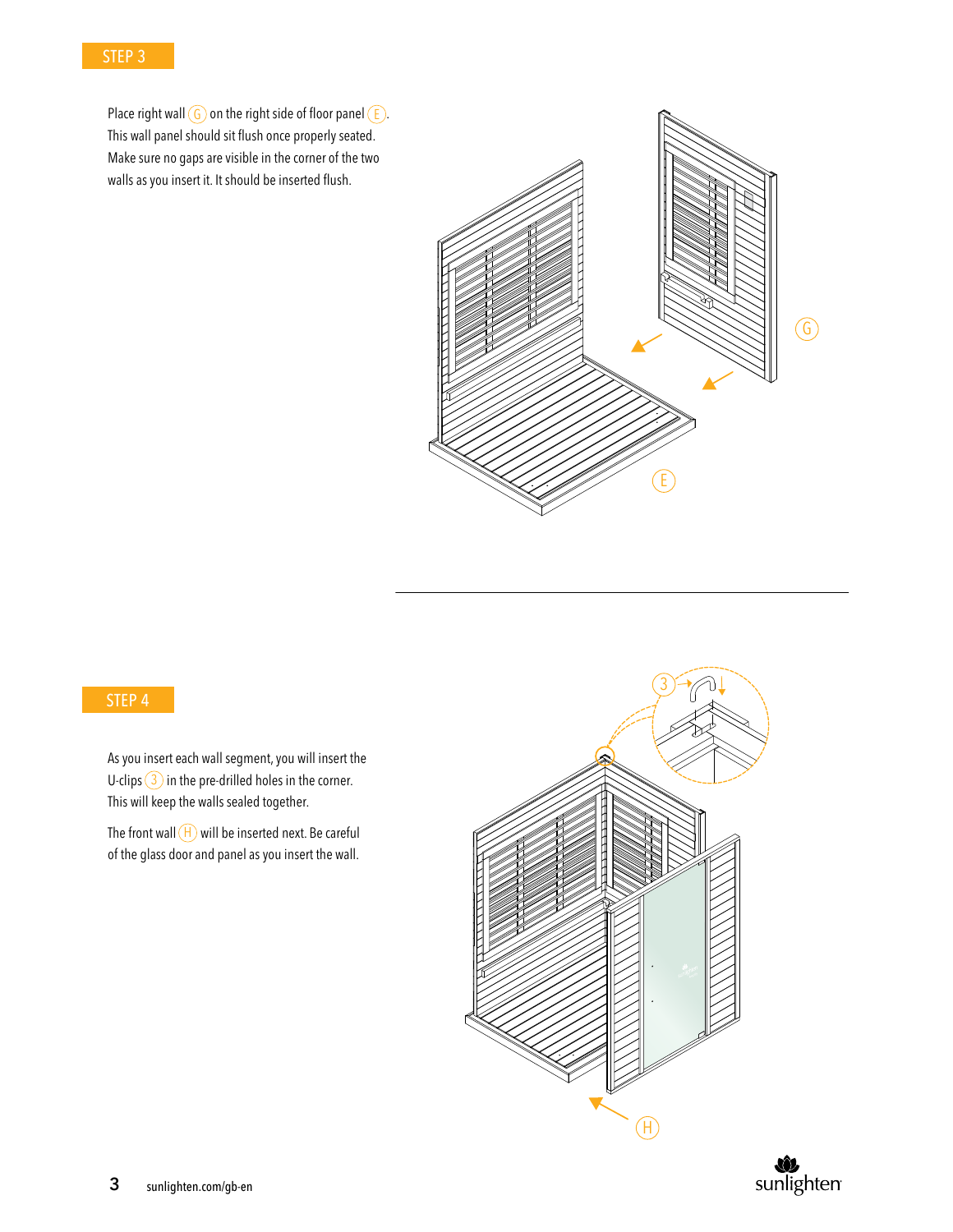

After securing the U-clip  $(3)$ , the left wall  $(1)$  will be the last to be inserted. Make sure it is flush and no gaps are showing in the corners.

NOTE: If you ever have trouble getting a U-clip to slide in, this can be resolved by tapping it with a hammer.



# STEP 6

Once all the U-clips have been inserted in the corners, the next step will be to place the roof  $(D)$ on top. Make sure the side with the main power cord receptacle faces the back.



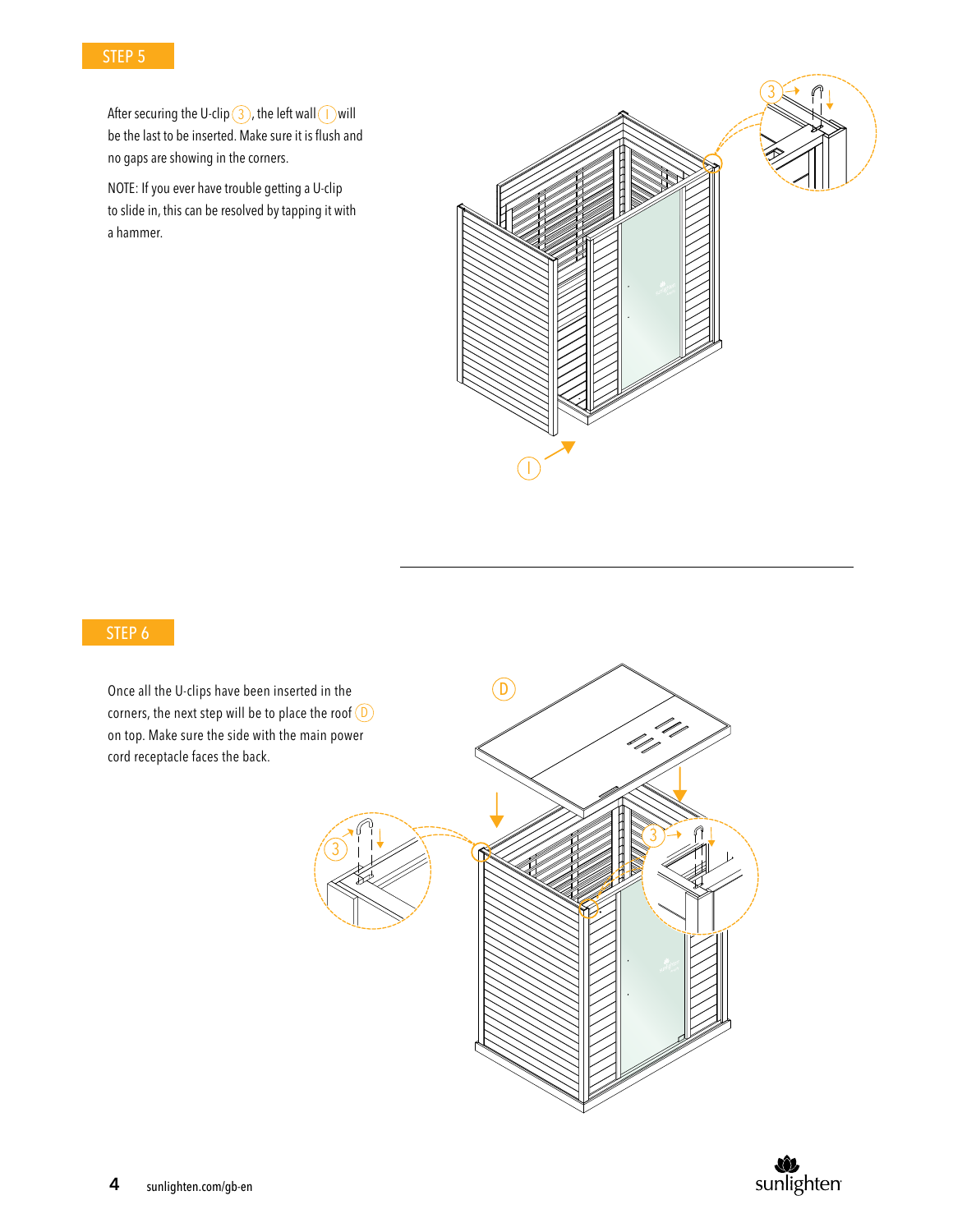

With the bench installed, the heater panel frames can be inserted back into their respectable walls.

The door handles come with the hardware and can easily be screwed right in. A second person should hold the handle while the other screws the bolts in with the Allen wrench. The dust cover should also be replaced.

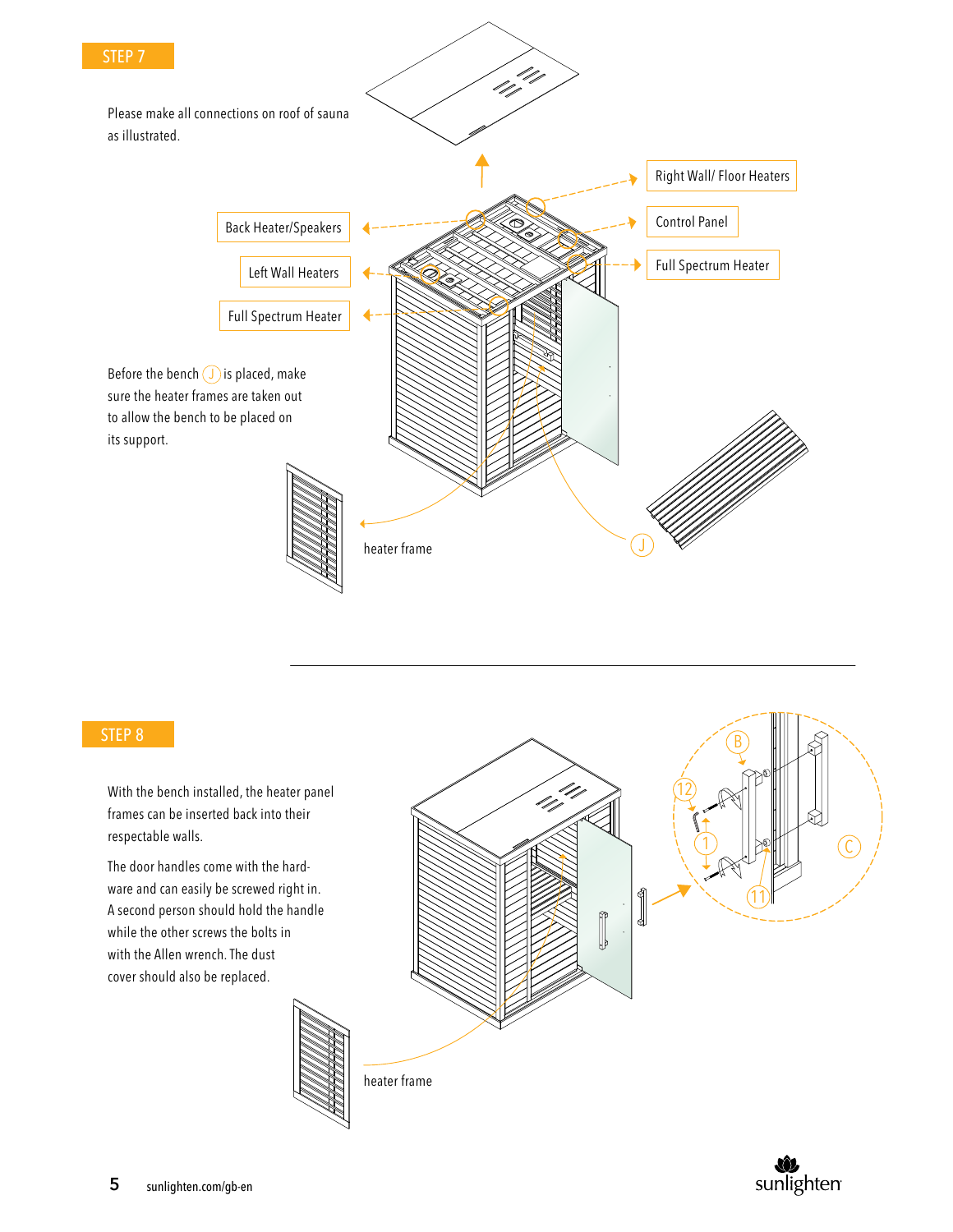Connect 2 brackets  $(N)$  to the back of the Full Spectrum heater  $\left(\widehat{K}\right)$ .



## STEP 10

Connect the cable at the base of the Full Spectrum heater  $(K)$  to the socket at the base of the inside  $\overline{K}$ front wall.

# STEP 11

Fix both brackets (N) attached to Full Spectrum heater  $\overline{K}$  on either side of heater into pre-drilled holes on front right inside corner sauna walls. Repeat Steps 9-11 for the second FS Heater on front left inside corner sauna walls.



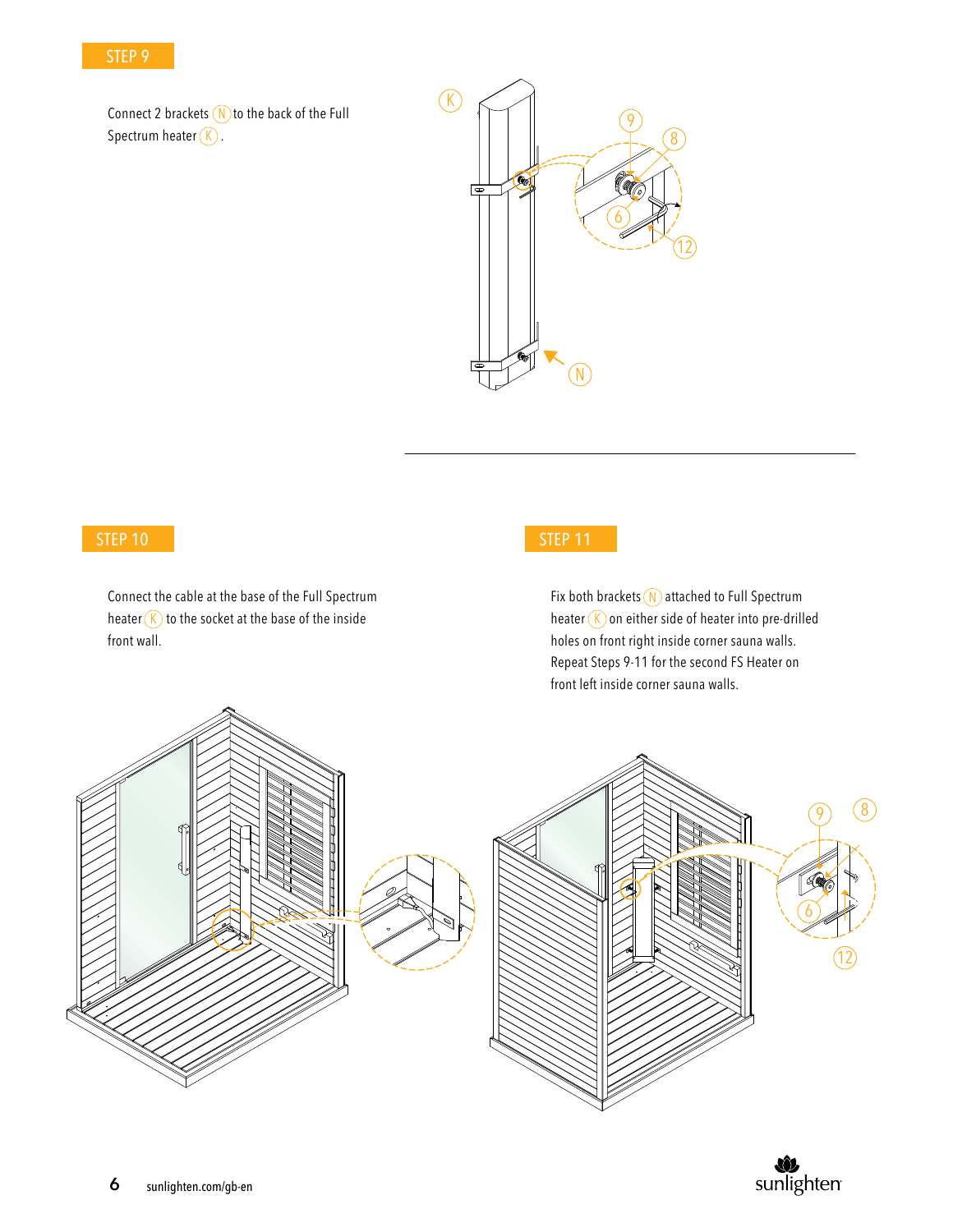Place FS Heater Cover  $(L)$  to the Full Spectrum heater  $(K)$ by securing into pre-drilled holes in floor panel. L L  $\bigoplus$ 5

## STEP 13



Insert  $(5)$  into pre-drilled holes on walls for the FS heater top panel  $(N)$ . Screw  $\left(4\right)$  into pre-drilled holes to secure brackets.

Add FS heater top panel  $(N)$  to both FS heaters.